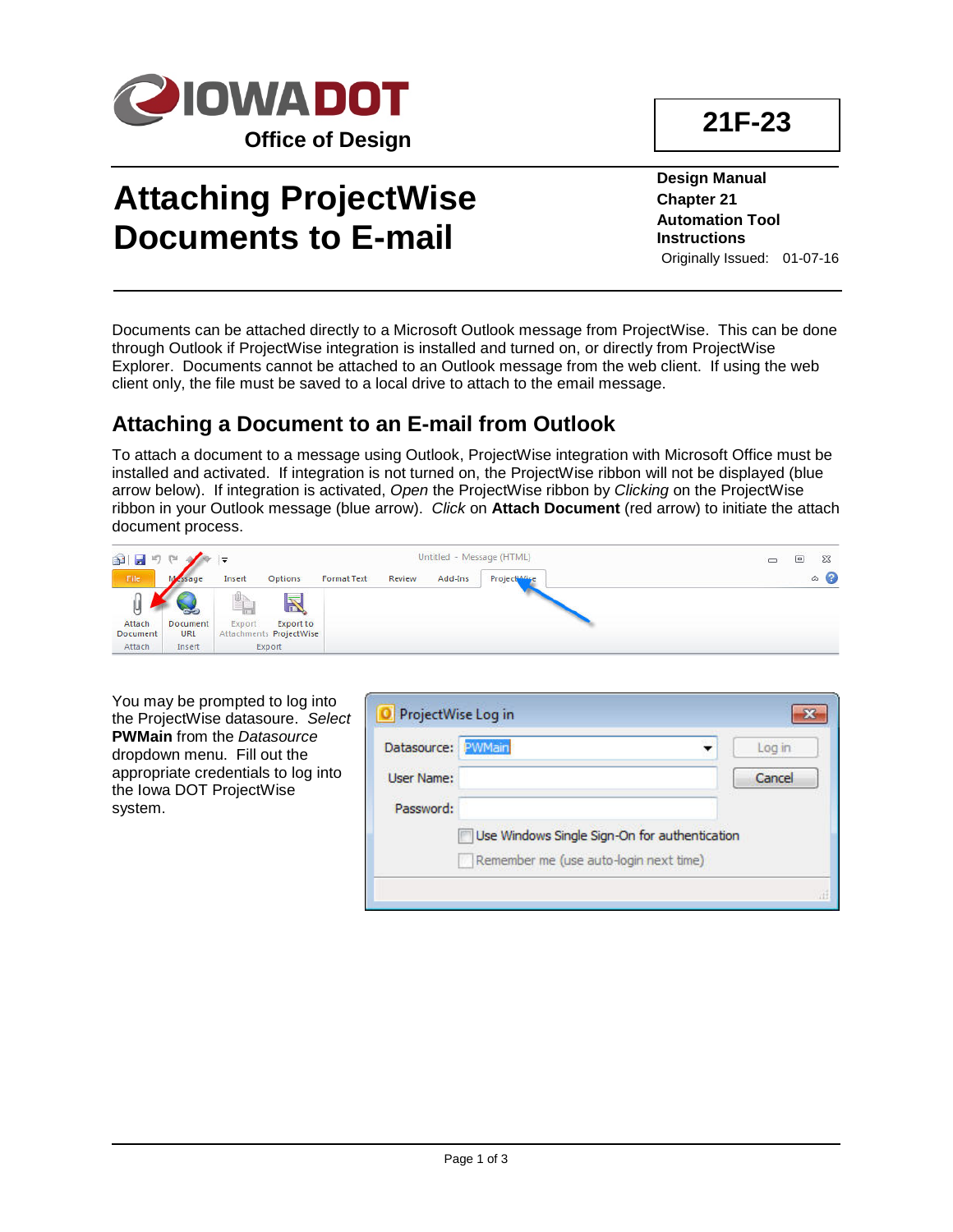After logging into the system, you will be prompted to select the document you would like to attach. You can only select one document to attach to the email at a time. Select the document to attach to the email and *Click* **Open** to attach the document to the email. To attach more documents from ProjectWise, repeat this process for each document that needs to be attached.

| Select<br>Folder            |                                                                                                                                                                                                                                        |                       |        |                                                                                                                     |                          |
|-----------------------------|----------------------------------------------------------------------------------------------------------------------------------------------------------------------------------------------------------------------------------------|-----------------------|--------|---------------------------------------------------------------------------------------------------------------------|--------------------------|
| Application                 |                                                                                                                                                                                                                                        |                       |        |                                                                                                                     | $\frac{a-b}{a-b}$ =<br>D |
| $\mathcal{P}$<br>øå.        |                                                                                                                                                                                                                                        |                       |        |                                                                                                                     |                          |
| Document                    |                                                                                                                                                                                                                                        |                       |        |                                                                                                                     |                          |
| Name                        |                                                                                                                                                                                                                                        | Description           | Out to | <b>File Name</b>                                                                                                    |                          |
| 70                          | <b>ProjectWise Client</b><br><b>ProjectWise Tools</b><br>Instructions for Iowa DOT ProjectWis Instructions for Iowa DO<br><b>TA Instructions for Iowa DOT ProjectWis</b> Instructions for Iowa DO<br>PW_Administrator_Contact_Info.pdf | PW_Administrator_Cont |        | 笎<br>Instructions for Iowa<br><b>Instructions for Iowa</b><br>PW Administrator C                                    | İ                        |
| $26.7$ mats at $x = 1$<br>٠ | m.                                                                                                                                                                                                                                     | <b>INTAR AREA</b>     |        | <b>MALANE LA</b>                                                                                                    |                          |
| Address:                    |                                                                                                                                                                                                                                        |                       |        | pw:\\projectwise.dot.int.lan:PWMain\Documents\Consultant Data\Application\Instructions for Iowa DOT ProjectWise.pdf |                          |
| Description:                | Instructions for Iowa DOT ProjectWise                                                                                                                                                                                                  |                       |        |                                                                                                                     |                          |
| File Name:                  | Instructions for Iowa DOT ProjectWise.pdf                                                                                                                                                                                              |                       |        |                                                                                                                     |                          |
| Application:                | <b>All Applications</b>                                                                                                                                                                                                                |                       |        |                                                                                                                     |                          |
| Open document as read-only  |                                                                                                                                                                                                                                        |                       |        |                                                                                                                     |                          |
|                             |                                                                                                                                                                                                                                        |                       |        |                                                                                                                     | Open<br>Cancel           |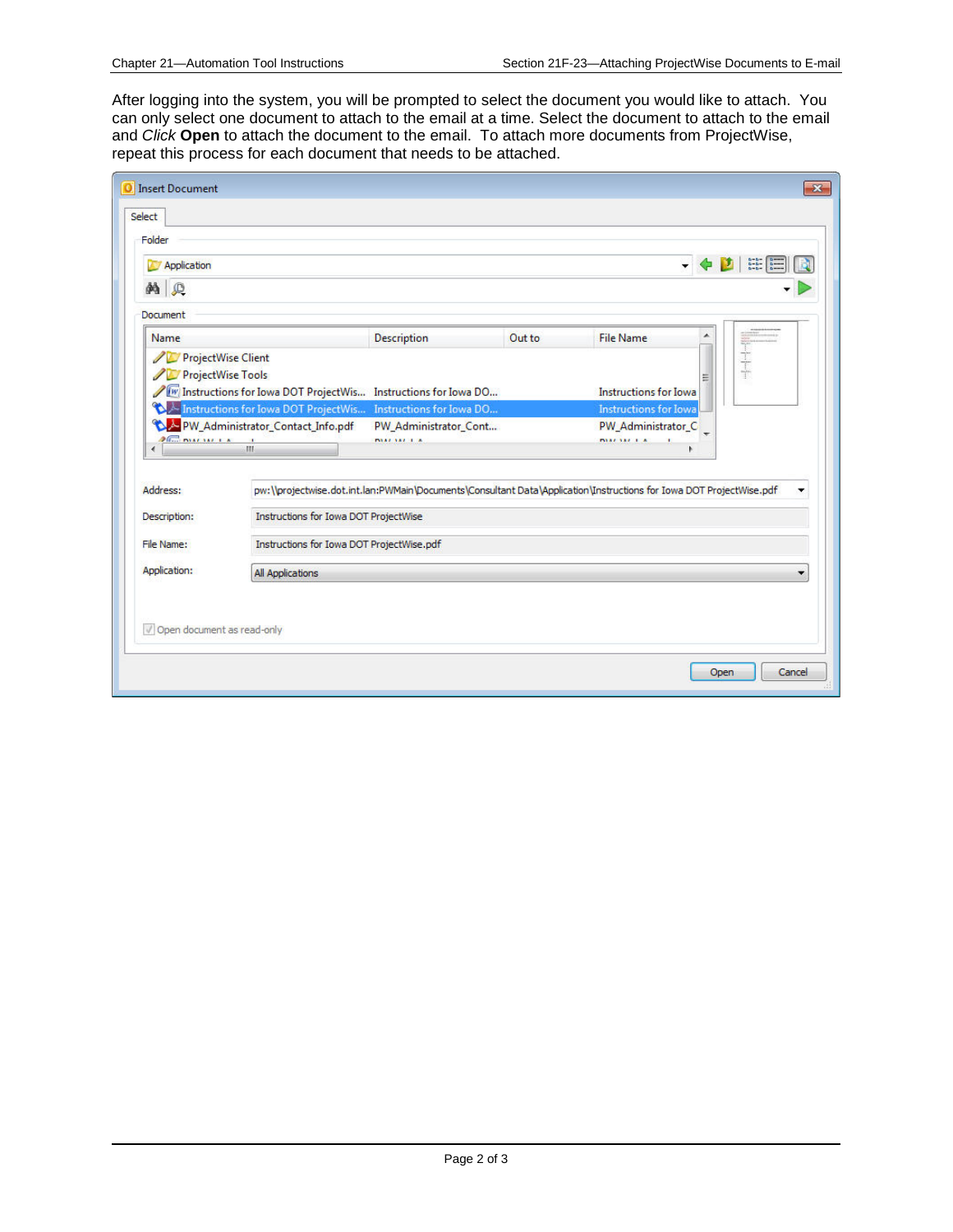## **Attaching a Document to an E-mail from ProjectWise Explorer**

Two methods are available to attach a document to an Outlook message from ProjectWise Explorer: **Send To>Mail Recipient** (blue arrow), and **Iowa DOT Copy Files to Clipboard** (red arrow). Both are accessed from the *Right-Click* menu of the selected document in ProjectWise Explorer.

| Delete Audit Trail<br><b>Add Comment</b> |   |                        |
|------------------------------------------|---|------------------------|
| Set                                      | F |                        |
| Send To                                  | r | Printer                |
| Copy List To                             | r | Mail Recipient         |
| <b>Attributes</b>                        | Þ | Mail Recipient As Link |
| <b>Change State</b>                      | r | Messenger              |
| <b>Batch Print</b>                       | r |                        |
| Properties                               |   |                        |
| <b>Open Tabulation File</b>              |   |                        |
| Iowa DOT Copy URN to Clipboard           |   |                        |
| Iowa DOT Copy URN to Clipboard (Bare)    |   |                        |
| <b>Iowa DOT Copy Files to Clipboard</b>  |   |                        |

#### **Send To>Mail Recipient**

This option is the standard tool from the out-of-the-box installation of ProjectWise Explorer. By *Clicking* on **Mail Recipient…** (blue arrow above) from the *Right-Click* menu of a document, an Outlook message will open with the document as an attachment. This option is non-modal and will lock ProjectWise Explorer until the message is either closed or sent to the recipient. Multiple documents can be selected and attached with this method, but after the Outlook message has been opened, no more documents can be attached with this method. This will not attach a document from ProjectWise to an Outlook message that has already been attached.

#### **Iowa DOT Copy Files to Clipboard**

This is a custom tool that was developed for the Iowa DOT. By selecting this option (red arrow above) from the *Right-Click* menu of the document(s), ProjectWise Explorer will copy the document into the Windows clipboard. The document can then be *Pasted* into an outlook message by doing a Windows **Paste** command (*Right-Click>Paste or Ctrl-V*)

## **Attaching a Document to E-mail by Exporting**

Documents can always be exported from ProjectWise (refer to Section 21F-21 for Export instructions), and then attached to an email through normal *drag-and-drop* functionality from a Windows drive location. Documents cannot be *dragged-and-dropped* from ProjectWise Explorer into an Outlook message. The standard function of *drag-and-drop* from ProjectWise Explorer to a Windows drive location is to create a shortcut to the selected ProjectWise Document.